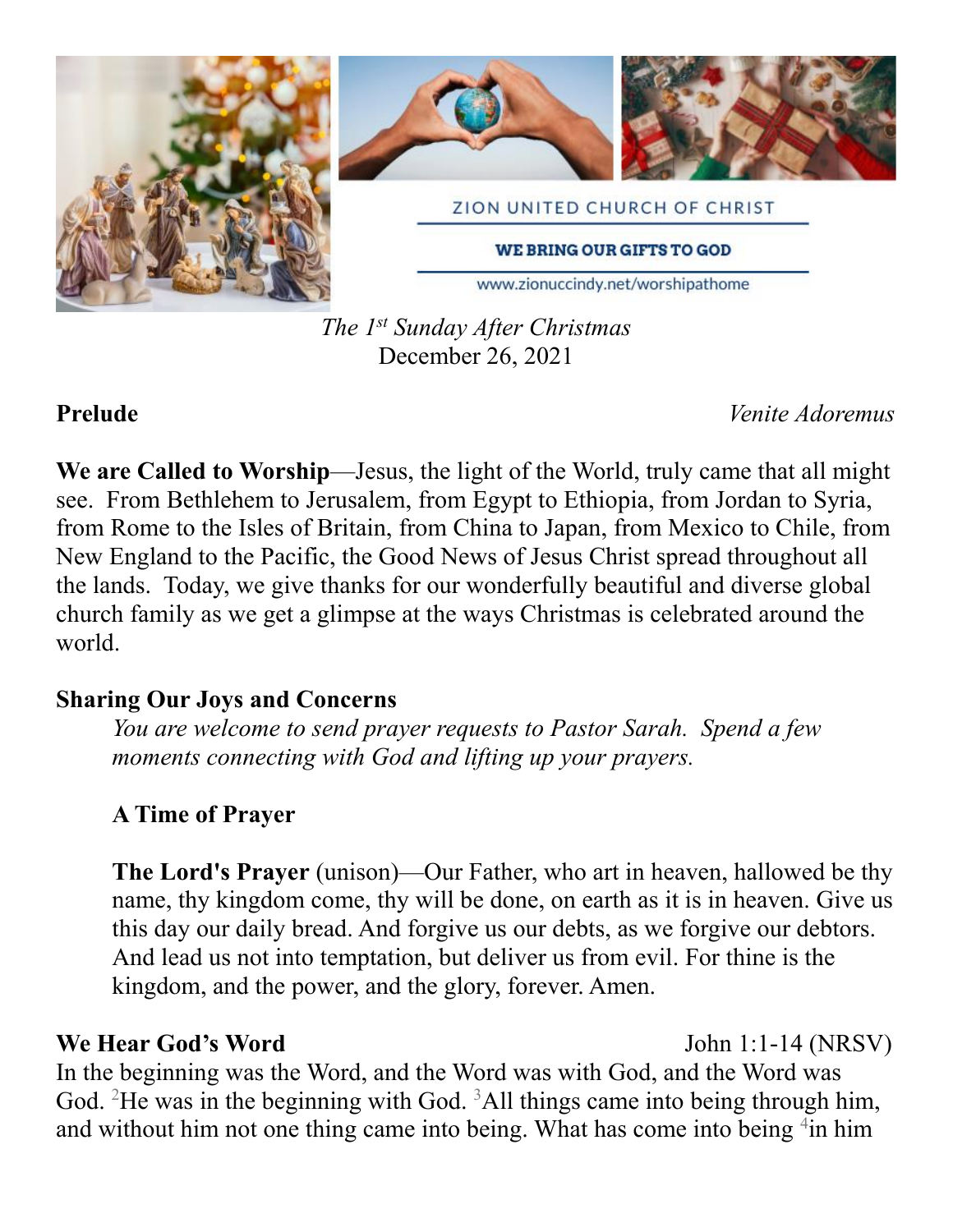was life, and the life was the light of all people. <sup>5</sup>The light shines in the darkness, and the darkness did not overcome it.

6 There was a man sent from God, whose name was John. <sup>7</sup>He came as a witness to testify to the light, so that all might believe through him. <sup>8</sup>He himself was not the light, but he came to testify to the light. <sup>9</sup>The true light, which enlightens everyone, was coming into the world.

10 He was in the world, and the world came into being through him; yet the world did not know him. <sup>11</sup>He came to what was his own, and his own people did not accept him. <sup>12</sup>But to all who received him, who believed in his name, he gave power to become children of God, <sup>13</sup>who were born, not of blood or of the will of the flesh or of the will of man, but of God.

14 And the Word became flesh and lived among us, and we have seen his glory, the glory as of a father's only son, full of grace and truth.

# **CHRISTMAS AROUND THE WORLD**

### *Christmas in Haiti*

A reflection from Global Ministries Mission Co-workers Tim and Diane Fonderline

Chime Choir*What Child is This*

### *Christmas in the Philippines*

A video reflection from Global Ministries Mission co-worker Andrew Larson, serving with the United Church of Christ in the Philippines

### *Christmas in Armenia*

A Global Ministries Reflection "Why do Armenians Celebrate Christmas on January 6?"

Carol *Hark, the Herald Angels Sing*, #185, with Chime Choir

### *Christmas in Sri Lanka*

A video reflection from Pastor Biyoora Shaya Kaneshapillai, serving in the Church of the American Ceylon Mission and part of our Indiana-Kentucky Conference Sri Lanka Partnership Team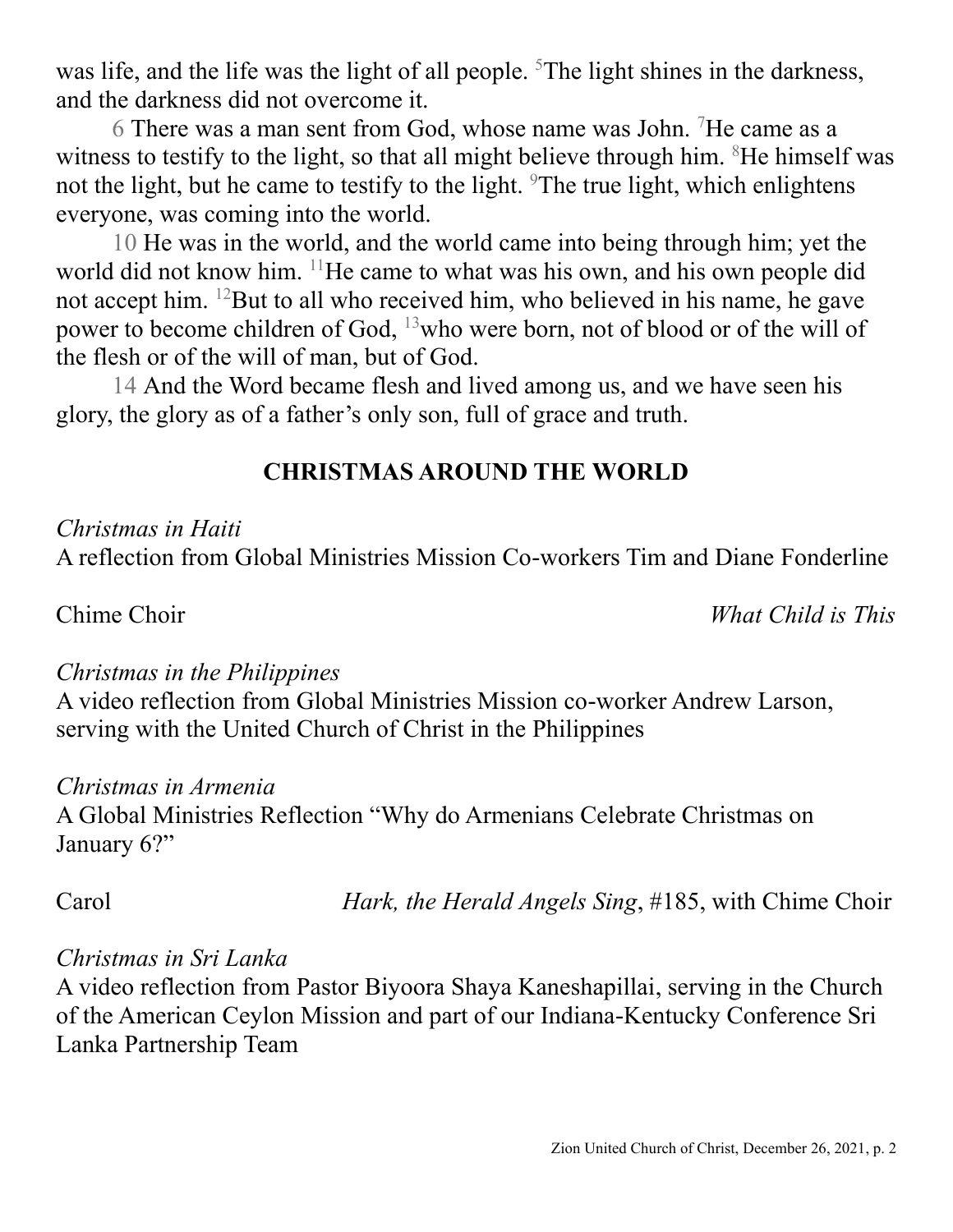# **We Respond to God's Word with Our Giving**

**Invitation—**Jesus Christ, the Light of the World, was born that Christmas day that we might know all the hope, peace, joy, love, and life that was in him. Today, we join with our sisters and brothers around the world in giving thanks for the Christ Child. With gratitude we ponder what gifts we might bring this day that they might be light and love for a world in need.

**December Benevolence—The Christmas Fund has been caring for active and** retired clergy and lay employees of the United Church of Christ for over 100 years, providing emergency grants, supplementation of small annuities and health premiums, and Christmas "Thank You" gift checks each December to our lower-income retirees. United Church of Christ congregations and members have blessed the Christmas Fund with their generosity for many years. This year, your care and compassion will be especially appreciated by those servants of the church who are facing a time of need.

You can mail your offerings to our office or give online at www.zionuccindy.net/donate

# **Discerning the Gifts We Can Bring – 2022 Time and Talent Survey**

**A Doxology for Advent** By *Rev. Scott Cervas, to the tune of Greensleeves* These gifts we joyfully bring to you, to fill the world with meaning; our hearts and minds are longing for the life of which you are dreaming.

This, this our gift we bring,

our lives we share, your praise we sing;

show us your vision, Lord,

for hope, and peace, and caring.

**We Give Thanks**—God of miracles, when Jesus was born, angels, shepherds, sages, and even animals rejoiced and gave thanks. Today, we delight in our chance to join the Christmas party of gratitude. Thank you for naming us your beloved children. We offer you our hearts, our deeds, and our entire lives in thanksgiving for the gift of Christ Jesus, in whose name we pray. Amen. $\sim$ 

**Hymn** *Jesus, Oh, What a Wonderful Child*, #219 (2x)